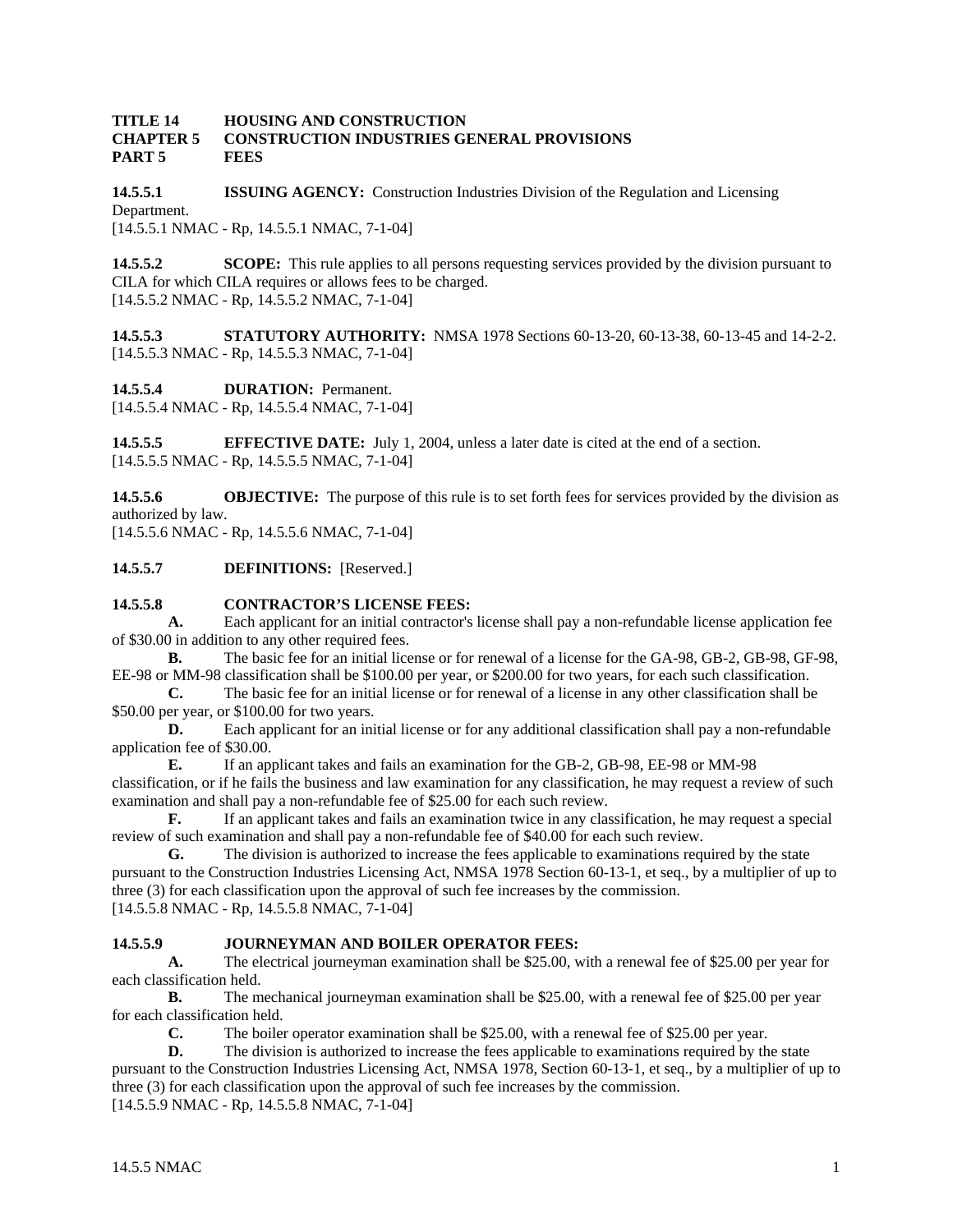### **14.5.5.10 PERMIT FEES:**

 **A. Payment required.** All permit fees are due at the time of issuance of the permit. No permit or amended permit issued pursuant to 14.5.2 NMAC, Permits, shall be valid until all fees required by this rule have been received by CID or, when allowed by CID, the payment has been charged to a credit card.

**B.** Valuation. When required by CID for the purposes of determining a permit fee, the applicant for a permit shall provide such information as the building official or plan review official shall require in order to establish the total value of the project for which the permit is being sought. The information shall include the value of the labor and materials to be used on the project. If the information supplied is insufficient, or indicates that the value of the project is lower than the minimum value of the project derived by applying any schedule of costs established by CID, the permit shall be denied unless the applicant submits credible written estimates, of sufficient detail, to support the value asserted by the applicant. CID shall determine the ultimate valuation assigned to a project for purposes of establishing the permit fee.

[14.5.5.10 NMAC - Rp, 14.5.2.10 NMAC, 14.5.2.11 NMAC, 14.5.5.8 NMAC, 14.7.2.10 NMAC, 14 NMAC 9.2.I. 100, 14 NMAC 9.2.II.100, 7-1-04]

### **14.5.5.11 GENERAL CONSTRUCTION BUILDING PERMIT FEES:**

- **A.** The fee for a building permit shall be:
	- **(1)** \$3.00 per \$1,000.00 valuation up to \$15,000.00; and
- **(2)** \$1.00 per \$1,000.00 valuation over \$15,000.00.<br>**B.** A fee of twenty (20) percent of the building perm
- **B.** A fee of twenty (20) percent of the building permit fee shall be charged for review of the plans.

**C.** If a preliminary plan review is requested, a fee of fifty (50) percent of the combined building

permit fee and review fee shall be charged for such preliminary review.

- **D.** Breakdown of building permit fee.
	- **(1)** Plan review, 20%.
	- **(2)** Administrative costs, 10%.
	- **(3)** Inspections, 70%.

**E.** For commercial construction, individual discipline plan reviews shall be assessed at five (5) percent of the building permit fee.

- **(1)** General construction review and inspections, 5%.
- **(2)** Accessibility review and inspections, 5%.
- **(3)** Electrical review and inspections, 5%.
- **(4)** Mechanical/plumbing review and inspections, 5%.

**F.** If a pre-bid plan review is requested, a fee of fifty (50) percent of the estimated building permit fee, based on the design profession's estimated cost of the project, shall be charged for such pre-bid review.

[14.5.5.11 NMAC - Rp, 14.5.5.8 NMAC, 7-1-04]

**14.5.5.12 ELECTRICAL PERMIT FEES:** The fees in this section are used as a base for determining the total fee. The permit fee will be the sum of the individual items multiplied by 1.8 or \$48.00/hr.

- **A. Residential.**
	- **(1)** 100 amp service or less, \$25.00
	- **(2)** Over 100 amp through 200 amp, \$ 40.00
	- **(3)** Over 200 amp through 320 amp, \$ 55.00
	- **(4)** Over 320 amp through 400 amp, \$125.00
	- **(5)** Over 400 amp, \$200.00
	- **(6)** Plan review, \$40.00/hr. or fraction thereof

### **B. Commercial.**

- **(1)** 100 amp service or less, \$ 25.00
- **(2)** Over 100 amp through 200 amp, \$ 40.00
- **(3)** Over 200 amp through 400 amp, \$125.00
- **(4)** Over 400 amp through 600 amp, \$150.00
- **(5)** Over 600 amp through 800 amp, \$200.00
- **(6)** Over 800 amp through 1,000 amp, \$250.00
- **(7)** Over 1,000 amp through 2,000 amp, \$350.00
- **(8)** Over 2,000 amp, \$500.00
- **C. Other.**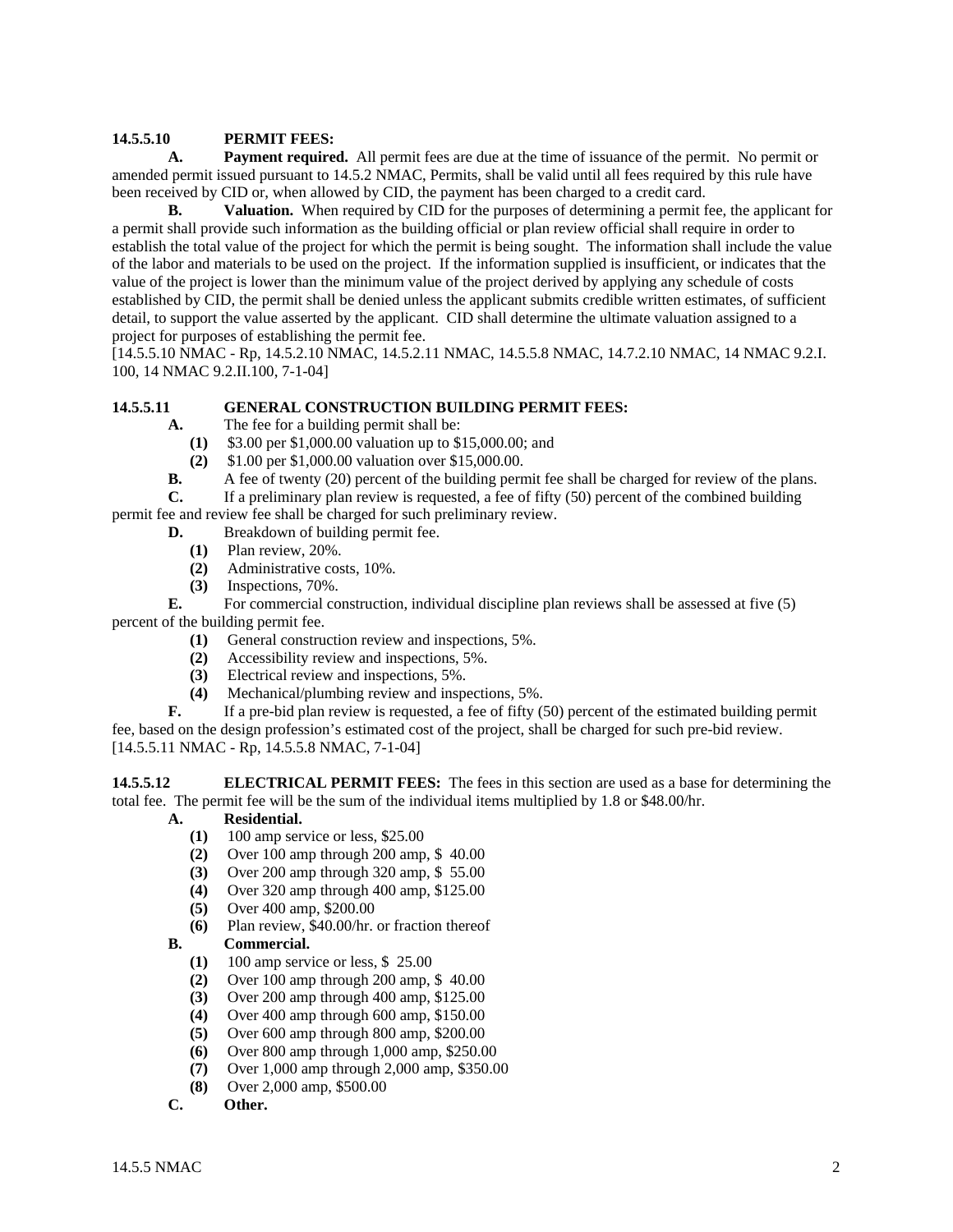- **(1)** Temporary power pole, \$15.00
- **(2)** Mobile home service, \$15.00
- **(3)** Customer-owned distribution (not including wiring of a structure)
	- **(a)** Minimum fee, \$25.00
	- **(b)** Plus \$3.33 x number of poles or \$3.33 x per 100 feet of underground
- 
- **(4)** Service change only, no outlets, \$15.00<br>**(5)** Minimum inspection fee for any item no **(5)** Minimum inspection fee for any item not listed, \$15.00

[14.5.5.12 NMAC - Rp, 14.5.5.8 NMAC, 7-1-04; A, 05-01-10]

#### **14.5.5.13 MECHANICAL/PLUMBING PERMIT FEES:**

**A.** Administrative fee for any inspection, \$37.50

- **B.** Each plumbing fixture, including backflow protection therefore, \$4.00
- **C.** Each water distribution system, \$4.00
- **D.** Each building sewer, \$4.00
- **E.** Each water heater, \$4.00
- **F.** Each water conditioner, \$6.00
- **G.** Each evaporative cooler, \$6.00
- **H.** Each swimming pool, \$50.00

**I.** Each vacuum breaker or backflow device which is not an integral part of a plumbing fixture or supply pipe thereto, \$4.00

- **J.** Each gas piping system, \$6.00
- **K.** Each gas appliance, \$4.00
- **L.** Each gas pipe outlet, \$4.00
- **M.** Re-inspection, \$37.50
- **N.** Ventilation system, \$6.00
- **O.** Refrigeration system, \$6.00
- **P.** Central furnace duct work, \$10.00
- **Q.** Each domestic hot water solar heating system, \$10.00
- **R.** Each solar space heating system, \$20.00
- **S.** Final certificate of approval, \$7.50
- **T.** Sewage ejector/grinder, \$4.00
- **U.** Grease trap/interceptor, \$4.00
- **V.** Water service line, \$4.00
- **W.** Gas yard line, \$4.00
- **X.** Combination unit (HVAC), \$4.00<br>**Y.** Fan coil unit, \$4.00
- **Y.** Fan coil unit, \$4.00
- **Z.** Hot water radiant heating system, \$10.00
- **AA.** Chilled water distribution system, \$10.00
- **BB.** Steam and condensate piping system, \$10.00
- **CC.** Roof drainage system, \$10.00
- **DD.** Chiller, \$10.00
- **EE.** Cooling tower, \$10.00
- FF. Commercial kitchen hood, \$10.00
- **GG.** Commercial duct system, \$10.00
- **HH.** Medical gas system, \$10.00

[14.5.5.13 NMAC - Rp, 14.5.5.8 NMAC, 14 NMAC 9.2.I.100, 14 NMAC 9.2.II.100, 7-1-04]

### **14.5.5.14 MISCELLANEOUS FEES:**

 **A. Certificate of qualification.** The fee for the issuance of a certificate of qualification shall be \$6.00, inclusive of gross receipts tax.

## **B. Replacement Fees.**

**(1)** The fee for the replacement of a certificate of qualification shall be \$6.00, inclusive of gross

receipts tax.<br>(2)

- The fee for the replacement of a contractor's license shall be \$6.00, inclusive of gross receipts tax.
- **(3)** The fee for the replacement of a certificate of competence shall be \$6.00, inclusive of gross

receipts tax.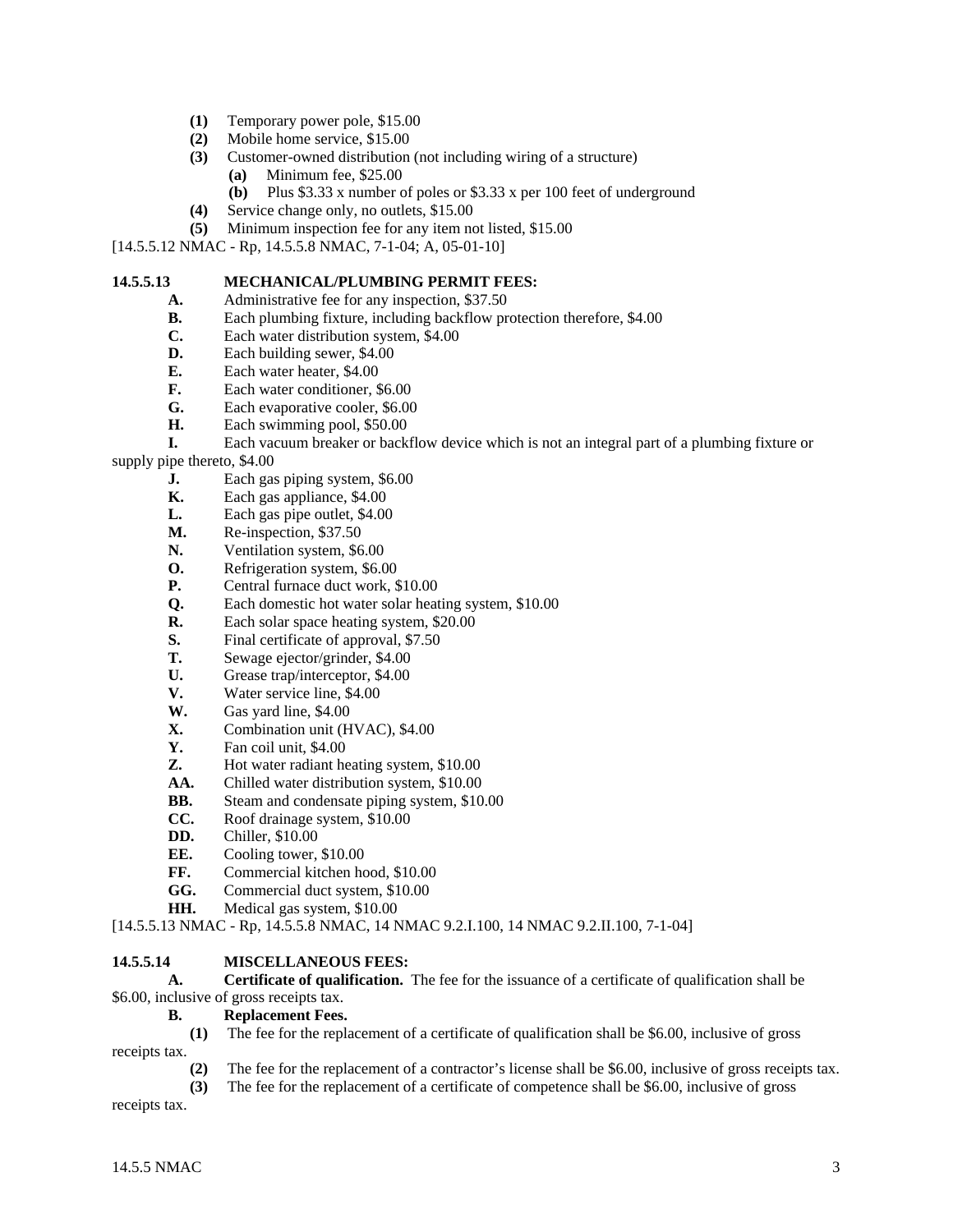**(4)** The fee for additional contractor's wallet cards (beyond the two initially issued) shall be \$6.00 for each such card, inclusive of gross receipts tax.

 **C. Photocopies.** The fee for photocopies of documents shall be \$.25 per page.

**D.** Certified Photocopies. The fee for certified copies of documents shall be \$.50 per page.

**E.** Modular Approval. The fee for modular approval shall be \$5.00 per floor plan, or \$25.00, whichever is higher.

 **F. Manufactured Commercial Plan Review.** The fee for review of plans for manufactured commercial units shall be \$50.00 for each unit.

 **G. Reinspections.** A fee of \$80.00 for the first re-inspection shall be paid when an inspection is requested and the structure either fails the inspection, the structure is not ready for the inspection and/or the inspector is required to return for an inspection for any other reason. A fee of \$120.00 for the second or subsequent re-inspection.

 **H. Annual permit fees.** The fee for an annual permit is \$100.00.

**I. Homeowner permit fees.** The following fees are in addition to the regular permit fees:

 **(1)** The fee for a homeowner's permit for the construction of a new residence or for a major addition or remodel of an existing residence is \$200.00.

 **(2)** The fee for a homeowner's permit for construction of a lesser nature shall be calculated pursuant to 14.5.4.11 NMAC, with a minimum fee of \$25.00.

 **(3)** A fee of \$25.00 for either an electrical or mechanical examination required in connection with electrical or mechanical work performed by a homeowner under a homeowner's permit issued pursuant to 14.5.3 NMAC, Permits.

**J.** Reactivation of permit. CID may assess a fee for the reactivation of a suspended permit in an amount equal to one half (1/2) the amount of the original permit fee.

[14.5.5.14 NMAC - Rp, 14.5.5.8 NMAC, 14.7.2.10 NMAC, 14 NMAC 9.2.I 100, 14 NMAC 9.2.II 100, 7-1-04; A, 1-1-08; A, 09-02-09; A, 05-01-10]

### **14.5.5.15 BAD OR RETURNED CHECK FEES:**

**A.** A charge of \$20.00 shall be made for any check that fails to clear the bank or is returned unpaid for any reason.

**B.** A returned check shall cause any license issued or renewed or any test scheduled as a result of such payment, to be immediately suspended until proper payment in full is received.

**C.** A penalty for late renewal may be assessed if a check fails to clear the bank or is returned for any reason.

[14.5.5.15 NMAC - Rp, 14.5.5.8 NMAC, 7-1-04]

**14.5.5.16 REFUNDS.** [Reserved.]

### **HISTORY OF 14.5.5 NMAC:**

**Pre-NMAC History:** Material in this part was derived from that previously filed with the commission of public records - state records center and archives as:

CIC 70-2, General Construction Classifications, filed 11-25-70;

CIC 72-4, General Construction Classifications, filed 02-16-72;

CIC 76-2, Rules and Regulations, filed 05-05-76;

CID 78-2, Rules And Regulations, filed 12-05-78;

CID 79-1, Rules And Regulations, filed 06-06-79;

CID 82-1, Construction Industries Rules And Regulations, filed 04-14-82;

CID 85-1, Construction Industries Rules And Regulations, filed 02-04-85;

CID 90-1, Construction Industries Rules And Regulations, filed 05-31-90.

#### **History of Repealed Material:**

14 NMAC 5.5, Housing and Construction - Construction Industries General Provisions - Fees (filed 09-02-97) repealed 12-1-00.

14.5.5 NMAC, Housing and Construction - Construction Industries General Provisions - Fees (filed 10/16/00) repealed 7-1-04.